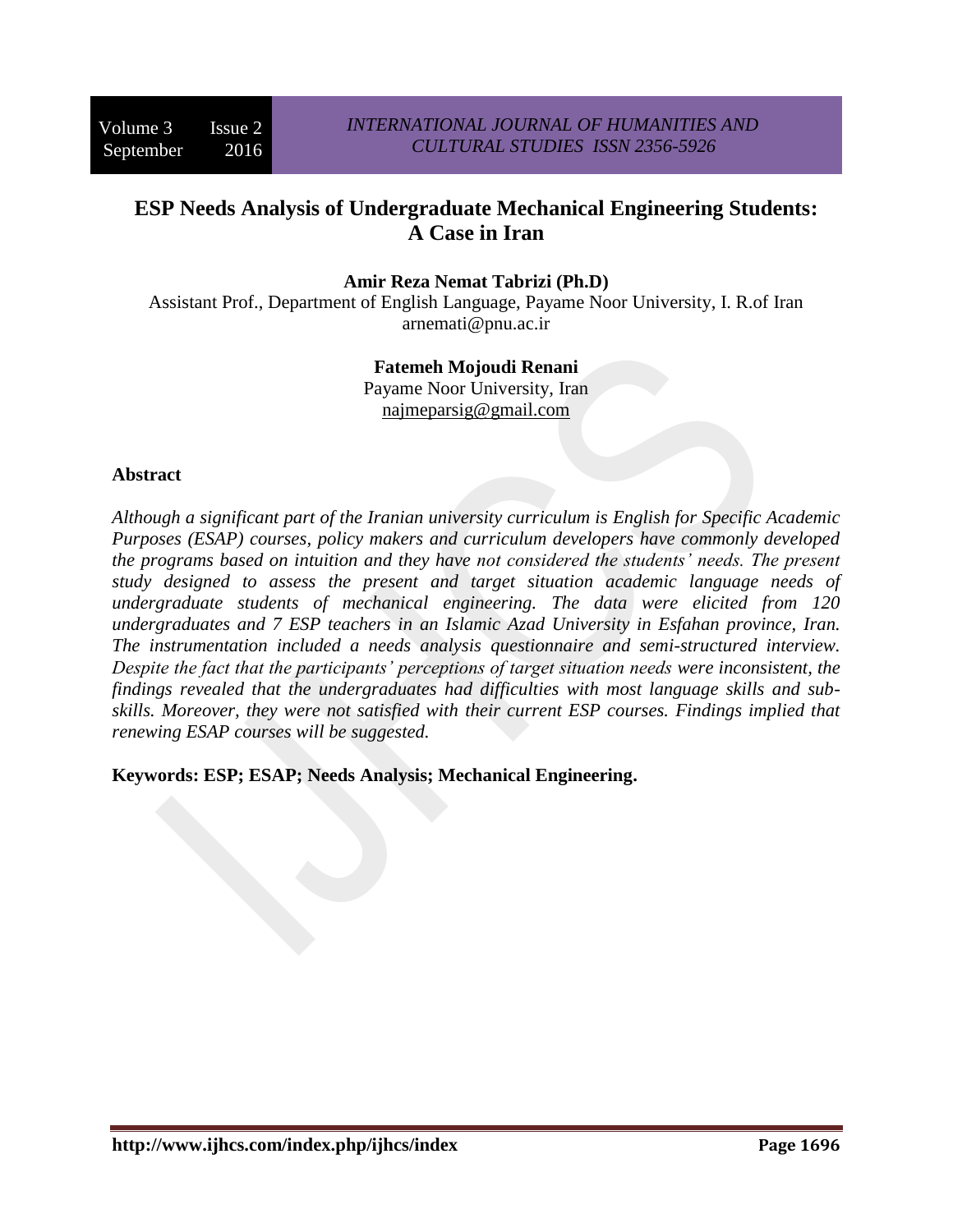# **1. Introduction**

Although in Iran the language of education is Persian, English for specific purposes (ESP) is one of the obligatory courses in universities and all undergraduate students are urged to pass one to three ESP courses. The main aim of these courses is to increase students' English knowledge to satisfy their academic and occupational needs. Despite the significance accorded to the value of ESP courses, some materials developers and curriculum designers have missed the required systematic needs analysis prior to the programs (Atai, 2002). It is, in fact, in contrast with the ESP principle that all steps in planning, implementation, evaluation, and renewal of ESP courses should be in regard to the learners' needs and based on comprehensive needs analysis.

In line with the experts in the field of ESP context, needs analysis is prerequisite for designing and developing a course, and the development of the syllabuses and materials (Brindley, 1989; Dudley-Evans & St. John, 1998, 2009; Hutchinson & Waters, 1987). Because needs have been defined from various perspectives, focusing on students' needs in designing a course is a demanding task (Moattarian & Tahririan, 2014). Hutchinson and Waters (1987) have classified needs into necessities, wants, and lacks. "Necessities" refer to the demands of the target situations, "wants" are concerned with the learners' view on what their needs are, and "lacks" relate to the gap language needs. According to this classification, the three basic sources of information for probing learners' needs are: The students themselves, the language teaching foundation, and the user institutions.

## **1.1 Background of the Study**

In Iran, it was in the 1970s that the international expansion in ESP/EAP instruction elevated planning and implementation of these programs. Beginning with some intensive reading programs and course books in the mid 1970s (Bates & Dudley-Evens, 1975; Dudley-Evens et al., 1976; Cowan, 1974), university EAP instruction in Iran has worked for specificity in program development (Atai, 2002). In the 1980s, the Ministry of Science, Research, and Technology undertook the responsibility for nationwide EAP instruction at all Iranian universities and published eight EAP textbooks for students of sciences, humanities, sociology, engineering, medicine, and agriculture. However, the two generations of programs and course materials cited above were designed without developing any systematic profiles of the students' needs (Atai, 2002). After this period, SAMT (the official Iranian center for materials development in humanities) bore the responsibility of English language materials production. SAMT has published more than one hundred volumes of sub-technical and technical English textbooks in different fields.

The major focus in these textbooks, is on reading comprehension skills and they come after a rigid format of activities and exercises. Although the program developers and textbook writers have been working specificity, but the contents of these textbooks are not designed to address the learning needs, wants, and desires of Iranian students. This is, in fact, in contrast with the ESP principle that all steps in planning, implementations, evaluation, and renewal of ESP courses should be in regard to the learners' needs and based on comprehensive needs analysis.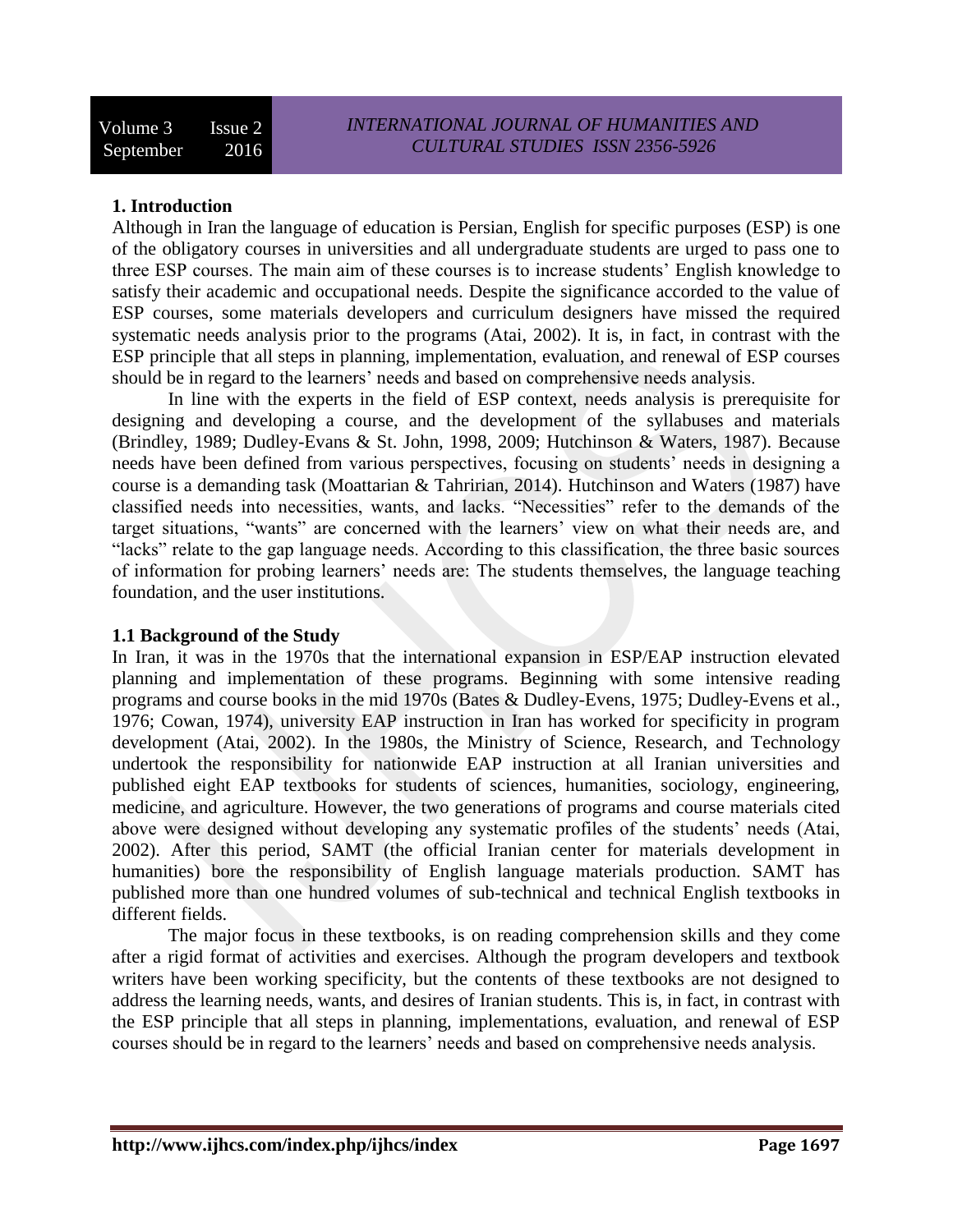## **1.2 Statement of the Problem**

The number of undergraduate students in mechanical engineering has increased, and unfortunately, most of them do not acquire enough knowledge of English to express their views in important educational arenas and cannot operationalize their English language knowledge at academic and occupational situations. Moreover, no comprehensive needs assessment has ever been conducted for undergraduate students in mechanical engineering students in Iran. It is assumed that a better understanding of the undergraduate mechanical engineering students' real needs and expectations will assist the material developers to develop a proper ESP syllabus and help textbook writers provide the material considering the learners' needs.

## **1.3 Research Questions**

The following research questions have been addressed in this study:

1. What are the target situation language needs of the undergraduate students of mechanical engineering of Islamic Azad University Khomeinishahr Branch?

2. To what extent have the present ESP courses been successful in satisfying the needs of undergraduate students of mechanical engineering?

## **1.4 Purpose of the Study**

The main aim of this study was to investigate the English language learning needs, wants, and desires of the undergraduate mechanical engineering students at Islamic Azad University Khomeinishahr Branch, in Iran. To provide a detailed description of needs analysis, it was necessary to consider the views of various stakeholders including students and instructors.

## **1.5 Significance of the Study**

Regarding the factors influencing ESP instruction and material development, students' needs analysis has been considered to play a pivotal role. This study was conducted to investigate the English language learning needs, wants, and desires of the undergraduate mechanical engineering students at Islamic Azad University Khomeinishahr Branch.

This study will benefit different groups of people. It will be helpful in developing ESP materials and can assist ESP researchers and textbook writers to design and provide proper textbooks, which are related to students' needs. Accordingly, it will also benefit the mechanical engineering students themselves to have a clear view of their needs and ability in utilization their English knowledge at academic and occupational situations.

# **1.6 Review of Related Literature**

The literature in this regard has witnessed a surge of related research with a similar purpose but in different contexts and with different participants. For example, Venkatraman and Prema (2007) conducted a study on the engineering students at SASTRA University in India to ascertain the English Language needs of the students and their expectations of their ESP courses. In this study the researchers designed a modern curriculum in English and Communication studies for engineering students. Besides, they proposed a competency-based training for English teachers to provide more audience-targeted instruction in EST.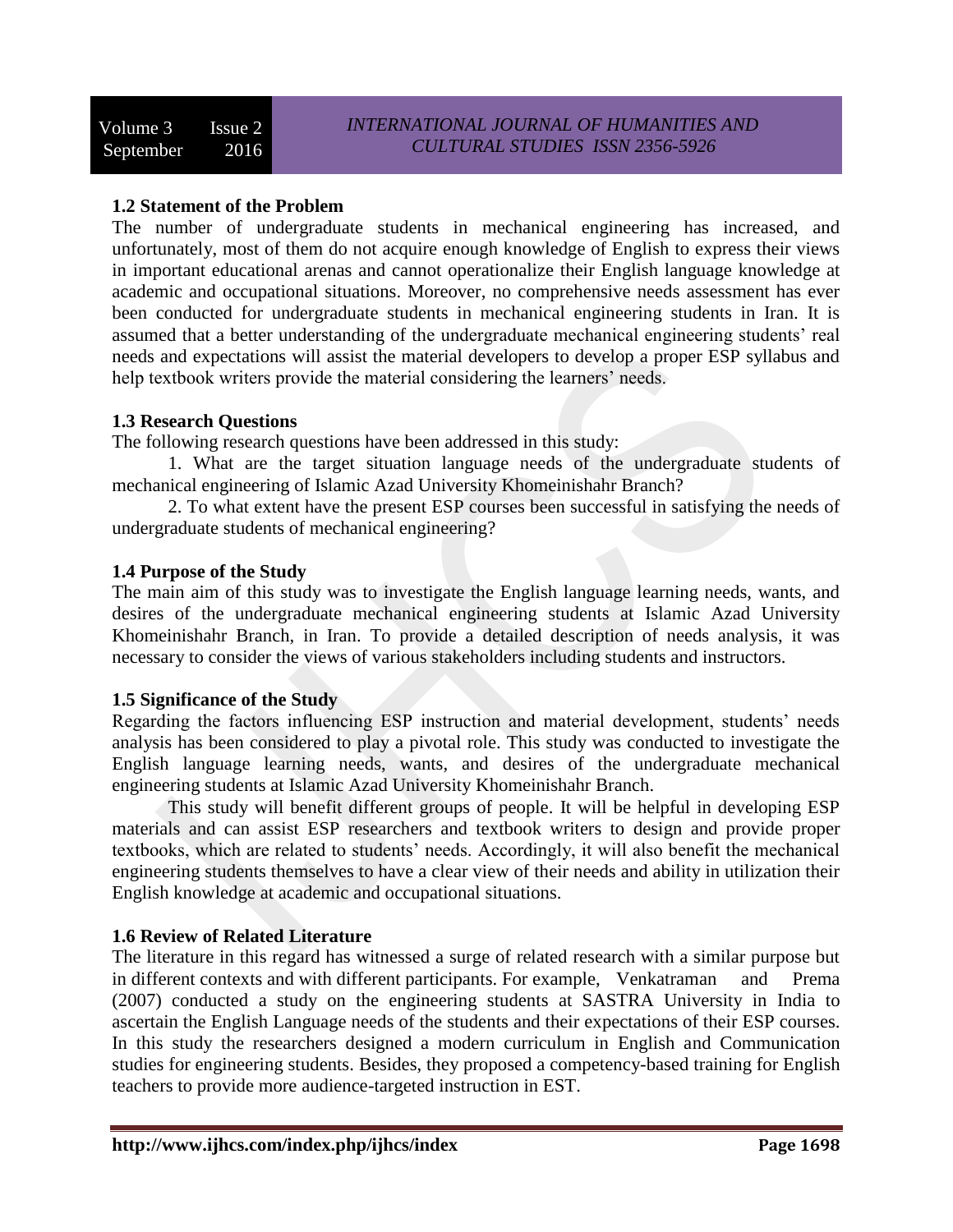With the same purpose in mind, Abrahim (2008) conducted a needs analysis study in Malaysia to investigate the practicing engineers need at the workplace in order to communicate in English language. Findings showed that at universities, more time should be devoted to oral and writing communication. Moreover, experiencing real life such as group meetings and public speaking were necessary to them. Finally, the study reveals the necessity of designing a more indepth communication syllabus for engineering students. Al-Tamimi and Shuib (2010) carried out another study to investigate the English language needs of petroleum engineering students at Hadramout University of Sciences and Technology in Yemen. The findings showed that all the language skills are important to acquire to students. Moreover, most of the students felt that they cannot use English effectively and they preferred to take English for occupational purpose courses. The researchers suggested that in designing English language course, speaking and listening skills should be emphasized and the duration of English courses should be increased.

A similar study was conducted by Mohamad Salehi (2010) at Sharif University in Iran to probe the English language needs of engineering students. The results indicated that note taking and translation skills were considered inappropriate and unimportant skills in their future careers. It was also found that technical writing skill was very important, however, it has been ignored totally. Additionally, Kaewpet (2011a) examined the communication needs of Thai civil engineering students. Since, the students' needs were various it is important to conduct a learning needs analysis to plan in advance for any ESP courses.

Another study was executed by Hanafi Zaid and Kamarudin (2011) to probe the oral communication needs of mechanical engineering students at Universiti Tecknologi Malaysia. The results investigated that the most important skill needed by the students was oral presentation and most of the students felt that they cannot communicate in English in workplace.

In the Iranian context of ESP courses, Atai and Shoja (2011) carried out another needs analysis study to investigate the language needs of Iranian students of computer engineering. The findings showed that written skills and language components were important. Besides, General English Proficiency level of the students was low. The researchers proposed the renewal of the ESAP course and suggested a model framework for needs analysis. Also, Sattar and Zahid (2011) investigated the linguistic needs of Textile engineering students at National Textile University in Pakistan. They proposed that developing more appropriate language courses and supplementary materials for the students were necessary.

Rahman (2012) examined the needs for reading skills among the undergraduate computer engineering students at Putra University in Malaysia. The results revealed that most of the students had problems in reading skills such as skimming, scanning, and decoding meaning of the subject matter. Another needs analysis study was conducted by Kim (2013) to investigate the language needs of engineering students in Korea. It revealed what students, engineering professors, and industry workers require in ESP courses.

Although all above mentioned studies confirmed the significance of identifying learners' needs, to the best of the researchers' knowledge, no needs analysis research has been explored for mechanical engineering students in Iran. The present study sought to develop an ESP syllabus of academic English language needs of undergraduate students of mechanical engineering. To assess learners' needs precisely, the views of students, content instructors, ESP instructors will be considered.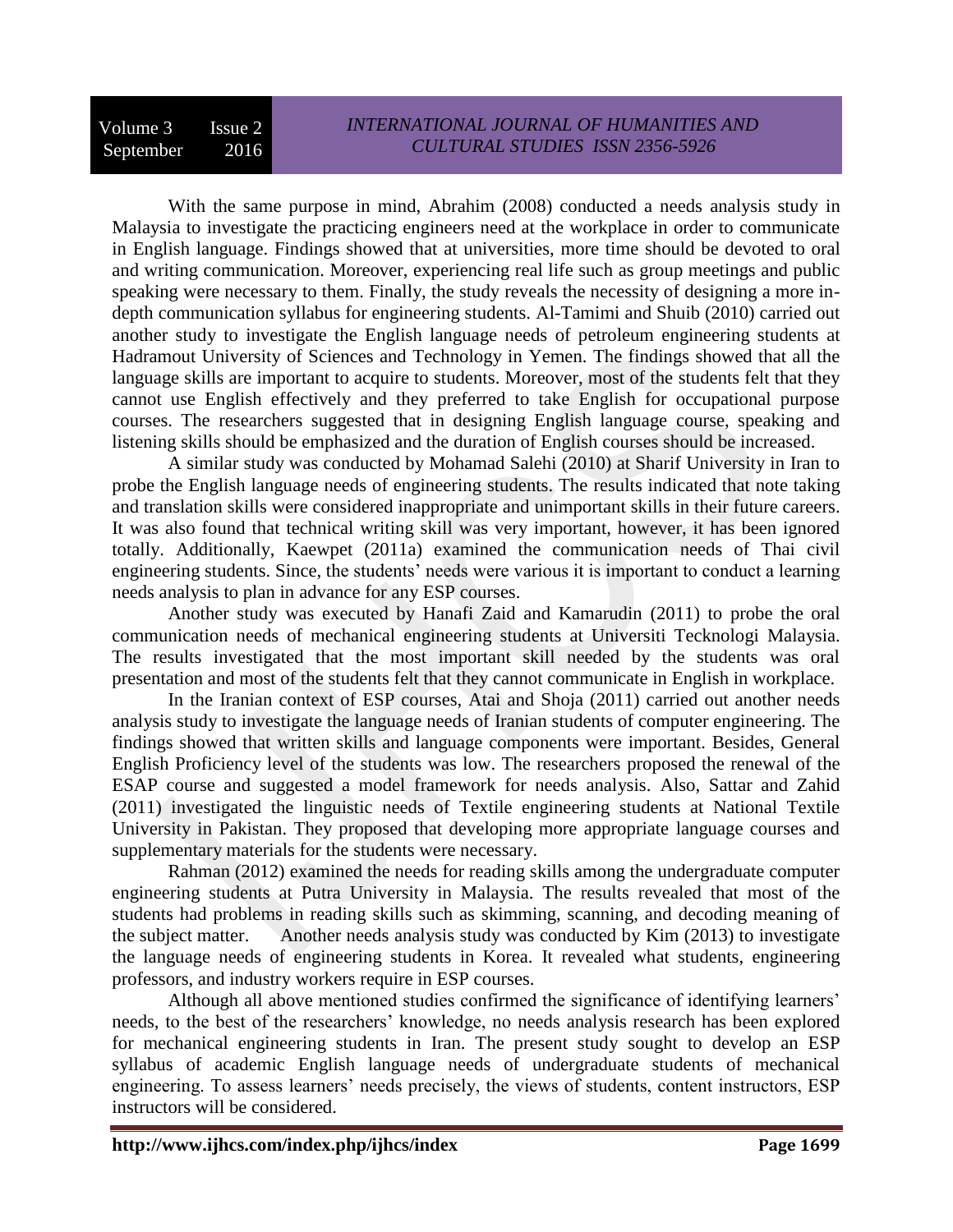# **2. Method**

This study was designed on a mixed method qualitative-quantitative survey basis. The study involved semi-structured interviews with undergraduate students, English instructors, and content instructors. It also included a questionnaire which was administered to the undergraduate students of the field.

## **2.1 Participants**

A sample of 120 undergraduate students of mechanical engineering studying at an Islamic Azad University in Iran filled out a needs analysis questionnaire, which revealed the details of their wants. The sample comprised 120 male students with an age range of 19-25 years. The sampling method was convenience sampling.The students who filled out the questionnaire were from three educational levels, i.e. sophomores, juniors, and seniors. In addition to the questionnaire, the semi-structured interview was conducted with language instructors and content instructors.

## **2.2 Instruments**

In this study two instruments were used: (1) a questionnaire and (2) interview. The questionnaire and interview probed the gap between the undergraduate students' present language abilities and their demands. The questionnaire used in this study was developed by Atai and Shoja (2011). The adopted questionnaire had three main parts: the participants' personal demographic information, a 20 item section to show the amount of importance of the language skills and sub skills for the students' academic success, and a 32item section to identify the students' present level of ability in the language skills and sub skills (see Appendix A). In order to prevent any misunderstanding, the researchers translated the questionnaire into the participants' L1 (i.e., Persian).

The second instrument that was used in this study was semi-structured interview protocol. It was also developed by Atai and Shoja (2011). The semi-structured interview protocol was developed for ESP teachers and subject specific teachers, based on the theoretical framework of the study (see Appendix B). The interview protocol was finalized based on the feedback received from a panel of EAP experts and subject specific teachers. The content of the interview protocol comprised of the same issues already addressed and examined through the questionnaires as well as some further relevant questions on the ESAP context under study (Atai & Shoja, 2011). The semi-structured interview was conducted with the language instructors and content instructors.

## **2.3 Procedure**

First, the undergraduate students of mechanical engineering were informed what the questionnaire was about and whether they agreed to participate in the study, they could complete the questionnaire and send it back to the researchers. Then, the questionnaire was distributed to 120 students. Finally, semi-structured interview with ESP teachers and content teachers was conducted. The semi-structured interview was divided into two parts including seven questions. The first part was answered by ESAP teachers and the second part by mechanical engineering teachers. The researcher interviewed the language and content instructors. Instructors were asked to answer the questions and it was recorded.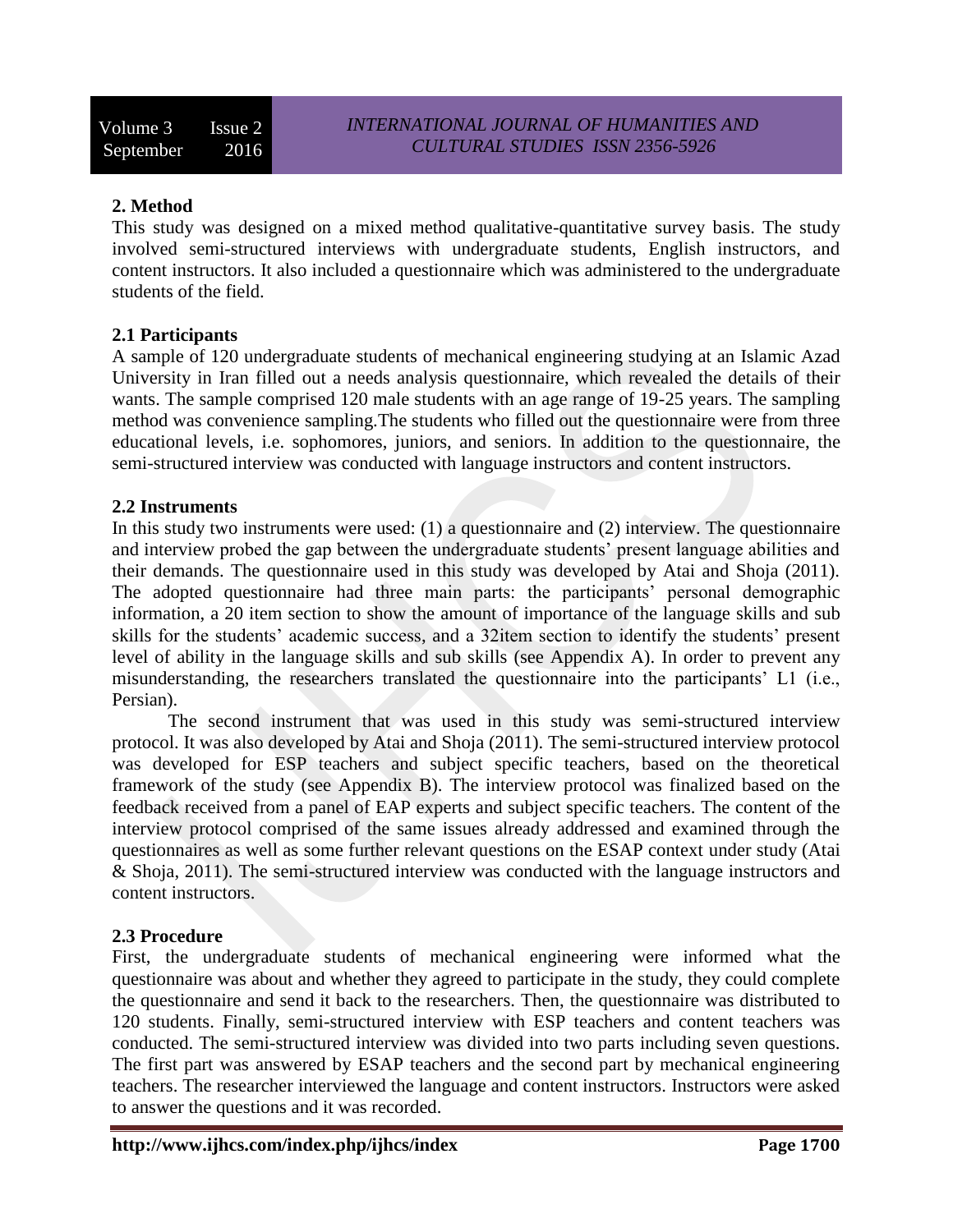## **3. Results**

The items of the needs analysis questionnaire were analyzed both quantitatively and qualitatively by making use of descriptive statistics. Each item of questionnaire is presented by frequency, percentage and mean. In first part of the questionnaire, the participants responded to 20 items on important language skills and sub skills that help mechanical engineering undergraduate students succeed in their academic studies.

#### Table 1

*Frequency, Percent and Mean of Importance of Language Skills or Components for Academic Success*

|                                   | <b>Not</b>   | Rather       |              | Very         |      |
|-----------------------------------|--------------|--------------|--------------|--------------|------|
|                                   | Important    | important    | Important    | important    | Mean |
| 1. Reading subject specific texts | $16(33.3\%)$ | 27(22.5%)    | 46(38.3%)    | $31(25.8\%)$ | 2.77 |
| in English                        |              |              |              |              |      |
| 2. Understanding teachers' slides | $18(15.0\%)$ | 20(16.7%)    | 54(45.0%)    | 28(23.3%)    | 2.77 |
| in English                        |              |              |              |              |      |
| 3. Writing scientific articles    | 25(20.8%)    | 44(36.7%)    | 38(31.7%)    | 13(10.8%)    | 2.33 |
| 4. Writing homework and           | 23(19.5%)    | 44(37.3%)    | 27(22.5%)    | 24(20.3%)    | 2.44 |
| assignments in English            |              |              |              |              |      |
| 5. Taking class examinations in   | 28(23.3%)    | 39(32.5%)    | 39(32.5%)    | 14(11.7%)    | 2.33 |
| English                           |              |              |              |              |      |
| 6. Preparing English slides       | 23(19.2%)    | 39(32.5%)    | 39(32.5%)    | 19(15.8%)    | 2.45 |
| 7. Comprehending English          | $9(7.5\%)$   | 20(16.7%)    | 44(36.7%)    | 47(39.2%)    | 3.08 |
| lectures on mechanical            |              |              |              |              |      |
| engineering                       |              |              |              |              |      |
| 8. Participating in international | 24(20.0%)    | $17(14.2\%)$ | 41(34.2%)    | 38(31.7%)    | 2.78 |
| events                            |              |              |              |              |      |
| 9. Knowledge of grammar           | $10(8.3\%)$  | 40(33.3%)    | 43(35.8%)    | 27(22.5%)    | 2.73 |
| 10. Knowledge of general          | $9(7.5\%)$   | 23(19.2%)    | 46(39.3%)    | 42(35.0%)    | 3.01 |
| vocabulary                        |              |              |              |              |      |
| 11. Knowledge of technical        | 8(6.7%)      | 23(19.2%)    | 44(36.7%)    | 45(35.7%)    | 3.05 |
| vocabulary                        |              |              |              |              |      |
| 12. Pronunciation                 | $7(5.9\%)$   | 29(24.4%)    | $37(31.1\%)$ | 46(38.7%)    | 3.03 |
| 13. Using bilingual general       | 15(12.5%)    | 21(17.5%)    | 51(42.5%)    | 33(27.5%)    | 2.85 |
| dictionaries (from English to     |              |              |              |              |      |
| Persian)                          |              |              |              |              |      |
| 14. Using bilingual general       | $8(6.8\%)$   | 36(30.5%)    | 47(39.8%)    | 27(22.9%)    | 2.79 |
| dictionaries (from Persian to     |              |              |              |              |      |
| English)                          |              |              |              |              |      |
| 15. Using bilingual technical     | 16(13.6%)    | 33(28.0%)    | 42(35.6%)    | 27(22.9%)    | 2.68 |
| dictionaries(from English to      |              |              |              |              |      |
| Persian                           |              |              |              |              |      |
| 16. Using monolingual technical   | 20(16.7%)    | 35(29.2%)    | 34(28.3%)    | $31(25.8\%)$ | 2.63 |

**http://www.ijhcs.com/index.php/ijhcs/index Page 1701**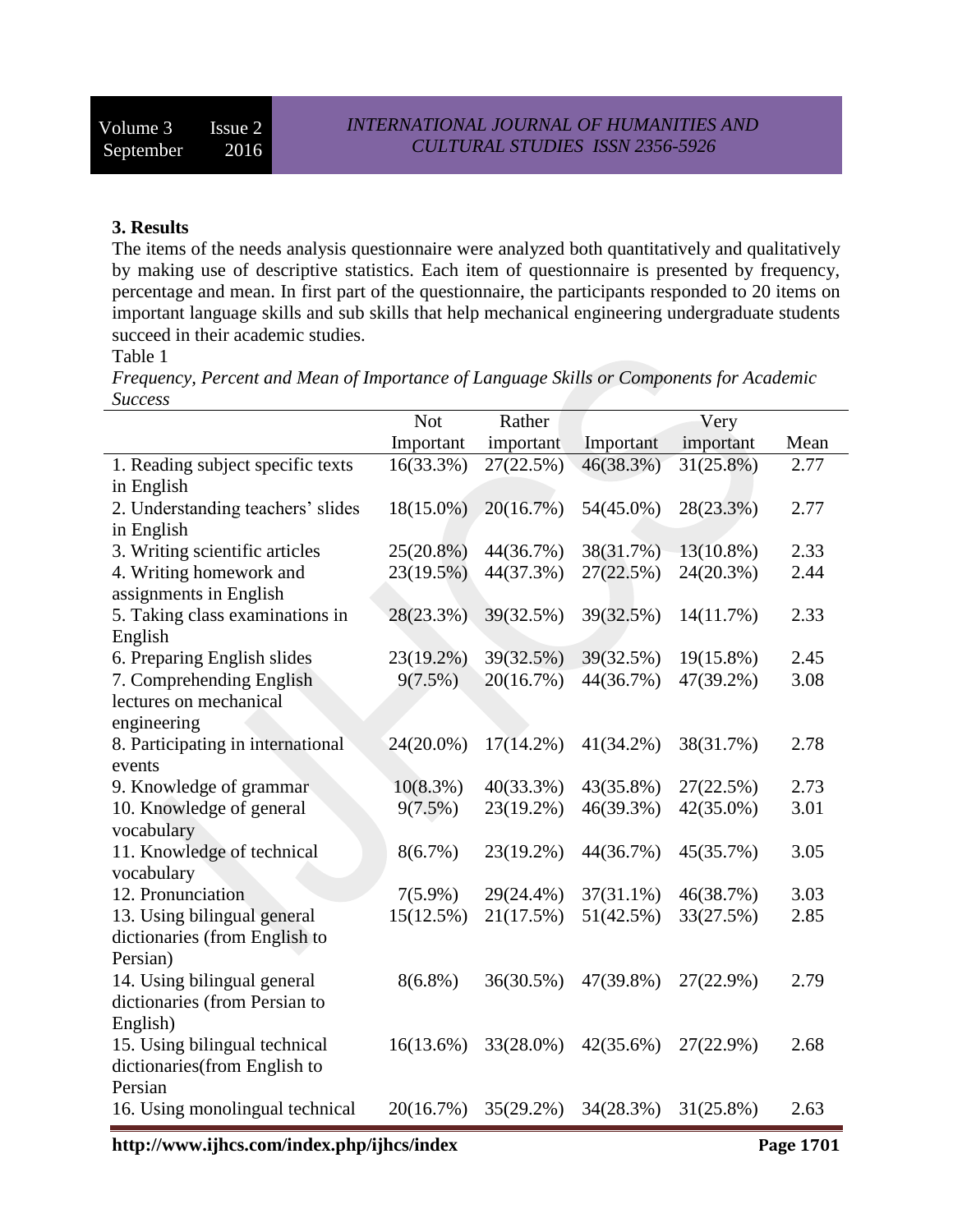| dictionaries (from English to     |             |              |           |              |      |
|-----------------------------------|-------------|--------------|-----------|--------------|------|
| English)                          |             |              |           |              |      |
| 17. Translating technical texts   | $6(5.0\%)$  | 47(39.2%)    | 34(28.3%) | 33(27.5%)    | 2.78 |
| (from Persian to English)         |             |              |           |              |      |
| 18. Translating technical texts   | $11(9.2\%)$ | $35(29.2\%)$ | 37(30.8%) | 37(30.8%)    | 2.83 |
| (from English to Persian)         |             |              |           |              |      |
| 19. Writing e-mails to teachers   | 26(21.7%)   | 26(21.7%)    | 44(36.7%) | $24(20.0\%)$ | 2.55 |
| and field experts                 |             |              |           |              |      |
| 20. Using Internet to do research | 21(17.5%)   | 28(23.3%)    | 30(25/0%) | 41(34.2%)    | 2.76 |

According to Table 1, the highest mean of the following language skills for undergraduate students' academic success were: 'comprehending English lectures on mechanical engineering (3/08)', 'knowledge of technical vocabulary (3/05)', 'pronunciation (3/03)', and 'knowledge of general vocabulary (3/01)'. It indicates that the least mean is related to 'writing scientific articles (2/33)', 'taking class examinations in English (2/33)', 'writing homework and assignments in English (2/44)', and 'preparing English slides (2/45)'.

The ESP teachers stated that all of the above-mentioned language skills and sub skills were important for the undergraduates' academic success. They believed that some of the items were less important than others, including 'writing e-mail messages to teachers and field experts' and 'preparing slides'. The ESP teachers considered general English as important as technical English. They believed that the items such as 'using general dictionaries', 'knowledge of grammar', and 'knowledge of general vocabulary' were important, too. As a whole, the ESP teachers confirmed the importance of all language skills (reading, writing, listening and speaking) for undergraduate students.

Another important point investigated in this study was the students' present level of ability in language skills. To this end, the participants responded to a 32-item section in the questionnaire.

## Table 2

| Components                        |              |              |              |              |      |
|-----------------------------------|--------------|--------------|--------------|--------------|------|
|                                   |              | I can do     |              |              |      |
|                                   |              | this with a  | I can do it  | I can do     |      |
|                                   | I can't do   | lot of       | with a       | this on my   |      |
|                                   | this at all  | effort       | little help  | own          | Mean |
| 1. Reading and comprehending      | 26(21.7%)    | $55(45.8\%)$ | 22(18.3%)    | $17(14.2\%)$ | 2.25 |
| subject specific texts in English |              |              |              |              |      |
| 2. Skimming the text              | $17(14.2\%)$ | $49(40.8\%)$ | $53(44.2\%)$ | $1(0.8\%)$   | 2.32 |
| 3. Scanning the texts             | $25(20.8\%)$ | $42(35.0\%)$ | $42(35.0\%)$ | $11(9.2\%)$  | 2.33 |
| 4. Taking notes while reading     | $24(20.0\%)$ | 33(27.5%)    | $48(40.0\%)$ | 15(12.5%)    | 2.45 |
| 5. Distinguishing important       | $17(14.2\%)$ | 43(35.8%)    | 43(35.8%)    | $17(14.2\%)$ | 2.50 |
| points from less important ones   |              |              |              |              |      |
| in English texts                  |              |              |              |              |      |
|                                   |              |              |              |              |      |

*Frequency, Percent and Mean of Students' Present Level of Ability in the Language Skills and Components*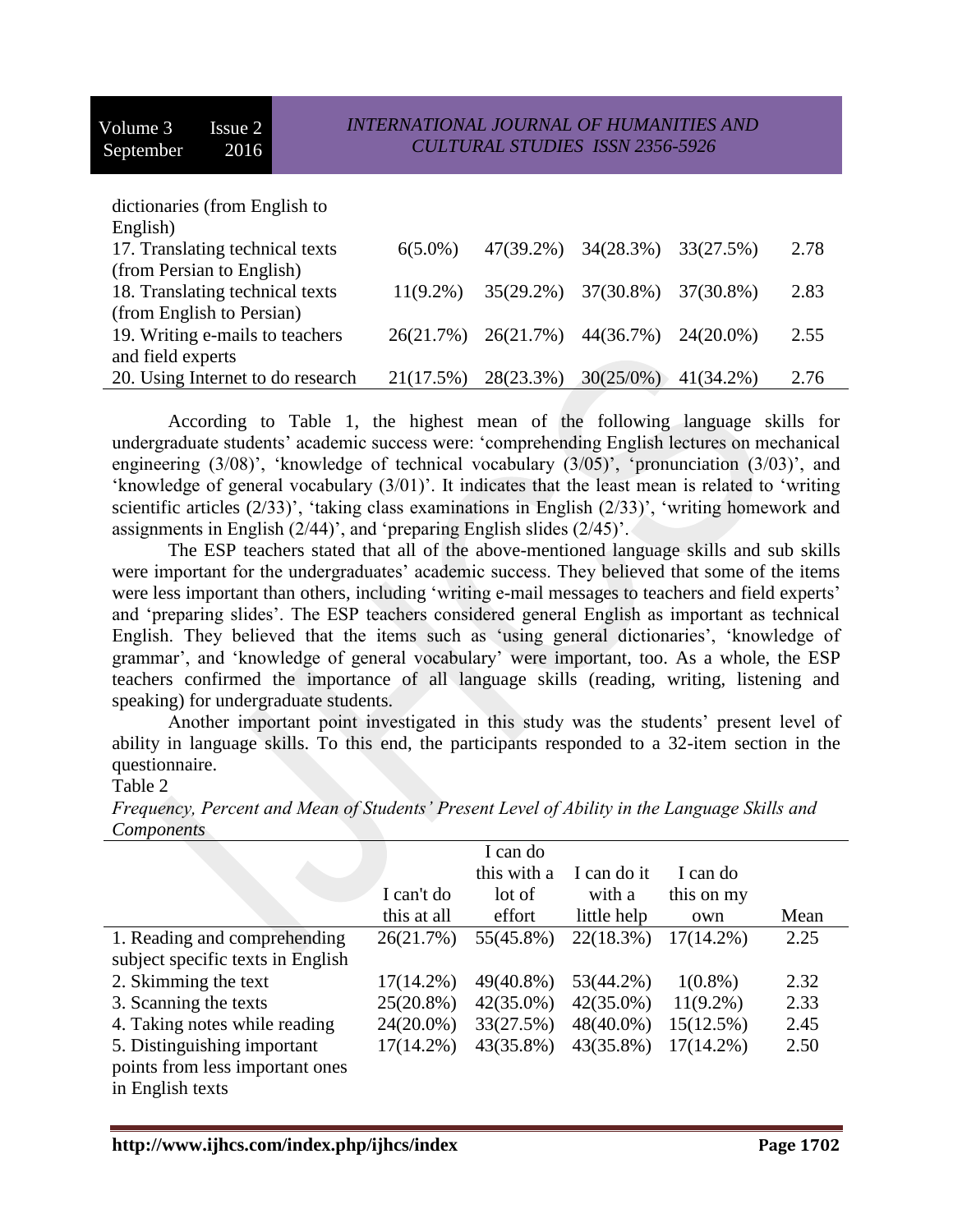# *INTERNATIONAL JOURNAL OF HUMANITIES AND CULTURAL STUDIES ISSN 2356-5926*

| 6. Understanding the<br>relationships between ideas,<br>cohesive devices like 'however' | 26(21.7%)    | 56(46.7%)    | $30(25.0\%)$ | 8(6.7%)      | 2.17 |
|-----------------------------------------------------------------------------------------|--------------|--------------|--------------|--------------|------|
| and pronouns in texts                                                                   |              |              |              |              |      |
| 7. Critical reading                                                                     | 29(24.2%)    | 56(46.7%)    | 21(17.5%)    | 14(11.7%)    | 2.17 |
|                                                                                         |              |              |              |              | 2.15 |
| 8. Understanding teachers' slides<br>in English                                         | $30(25.0\%)$ | 48(40.0%)    | 36(30.0%)    | $6(5.0\%)$   |      |
| 9. Writing summary of subject                                                           | 29(42.2%)    | 43(35.8%)    | 39(32.5%)    | 9(7.5%)      | 2.23 |
| specific texts                                                                          |              |              |              |              |      |
| 10. Guessing the meanings of                                                            | 23(19.2%)    | 57(47.5%)    | $30(25.0\%)$ | $10(8.3\%)$  | 2.23 |
| unknown words from the                                                                  |              |              |              |              |      |
| context                                                                                 |              |              |              |              |      |
| 11. Guessing the meanings of                                                            | $18(15.0\%)$ | $61(50.8\%)$ | 34(28.3%)    | $7(5.8\%)$   | 2.25 |
| unknown words from prefixes                                                             |              |              |              |              |      |
| and suffixes.                                                                           |              |              |              |              |      |
| 12. Understanding graphic                                                               | $18(15.0\%)$ | 56(46.7%)    | $35(29.2\%)$ | $11(9.2\%)$  | 2.33 |
| presentations like graphs and                                                           |              |              |              |              |      |
| charts in relation to subject                                                           |              |              |              |              |      |
| specific texts                                                                          |              |              |              |              |      |
| 13. Preparing English slides                                                            | 26(21.7%)    | 44(36.7%)    | 40(33.3%)    | $10(8.3\%)$  | 2.28 |
| 14. Writing scientific articles                                                         | 38(31.7%)    | 45(37.5%)    | 24(20.0%)    | 13(10.8%)    | 2.10 |
|                                                                                         |              |              |              |              | 2.20 |
| 15. Writing homework and                                                                | 28(23.3%)    | 47(39.2%)    | 38(31.7%)    | $7(5.8\%)$   |      |
| assignments an English                                                                  |              |              |              |              | 2.22 |
| 16. Taking class examinations in                                                        | 23(19.2%)    | 51(42.5%)    | 43(35.8%)    | 3(2.5%)      |      |
| English                                                                                 |              |              |              |              |      |
| 17. Comprehending English                                                               | 36(30.0%)    | 33(27.5%)    | 37(30.8%)    | 14(11.7%)    | 2.24 |
| lectures on mechanical                                                                  |              |              |              |              |      |
| engineering                                                                             |              |              |              |              |      |
| 18. Participating in international                                                      | $35(29.2\%)$ | 57(47.5%)    | 20(16.7%)    | 8(6.7%)      | 2.01 |
| events                                                                                  |              |              |              |              |      |
| 19. Note-taking from lectures<br>related to the field                                   | 33(27.5%)    | $30(25.0\%)$ | 42(35.0%)    | 15(12.5%)    | 2.33 |
|                                                                                         |              |              |              | $11(9.2\%)$  | 2.11 |
| 20. Asking questions in seminars<br>related to the field                                | 33(27.5%)    | 52(43.3%)    | $24(20.0\%)$ |              |      |
| 21. Using bilingual general                                                             |              | $35(29.2\%)$ | $54(45.0\%)$ |              | 2.62 |
|                                                                                         | 14(11.7%)    |              |              | $17(14.2\%)$ |      |
| dictionaries (from English to                                                           |              |              |              |              |      |
| Persian)                                                                                |              |              |              |              |      |
| 22. Using bilingual general                                                             | 15(12.5%)    | 44(36.7%)    | $48(40.0\%)$ | $13(10.8\%)$ | 2.49 |
| dictionaries (from Persian to                                                           |              |              |              |              |      |
| English)                                                                                |              |              |              |              |      |
| 23. Using bilingual technical                                                           | 8(6.7%)      | 44(36.7%)    | 52(43.3%)    | 14(11.7%)    | 2.61 |
| dictionaries (from English to                                                           |              |              |              |              |      |
| Persian)                                                                                |              |              |              |              |      |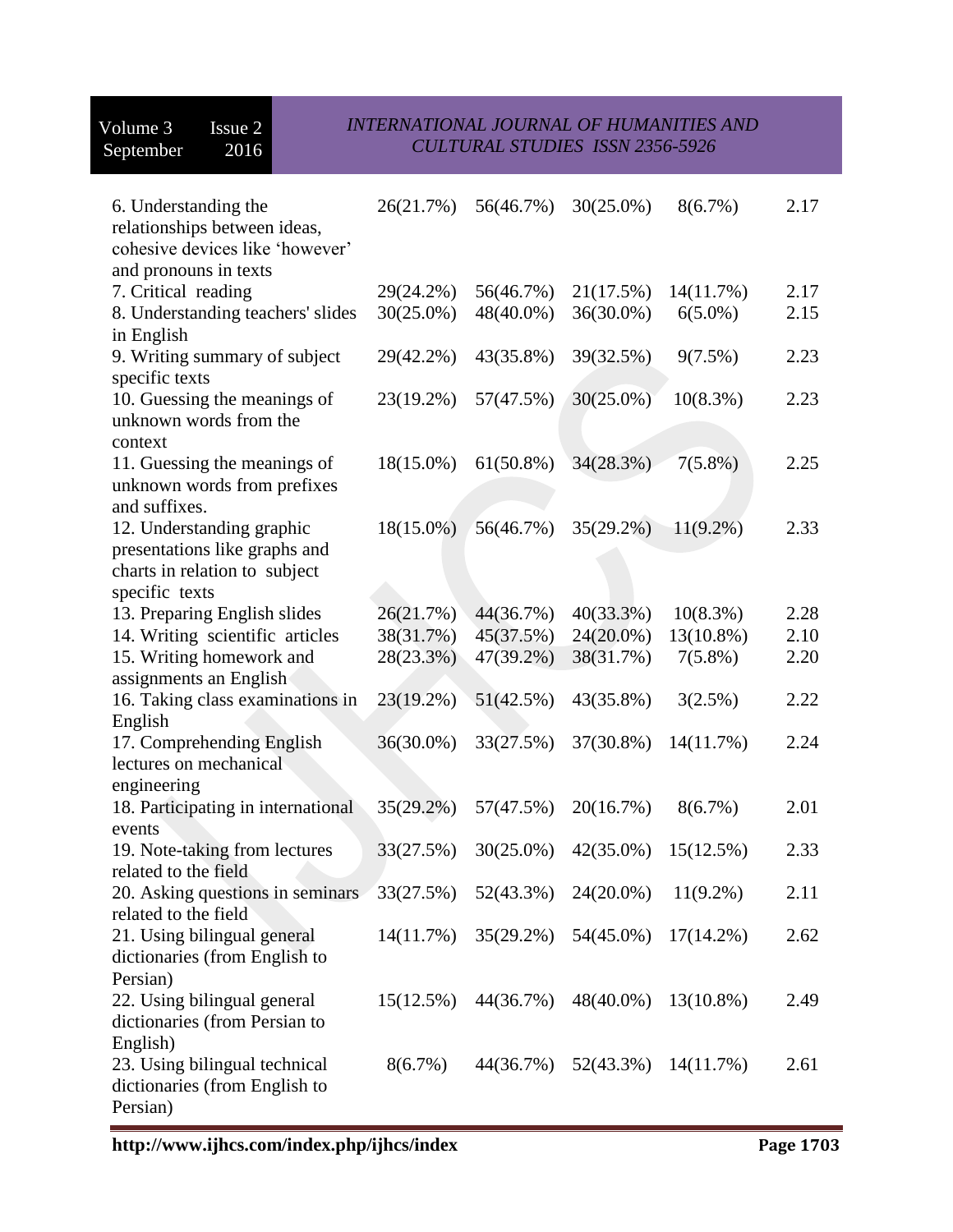# *INTERNATIONAL JOURNAL OF HUMANITIES AND CULTURAL STUDIES ISSN 2356-5926*

| 24. Using monolingual technical<br>dictionaries (from English to<br>English) | $31(25.8\%)$ | 46(38.3%)    | $31(25.8\%)$ | $12(10.0\%)$ | 2.20 |
|------------------------------------------------------------------------------|--------------|--------------|--------------|--------------|------|
| 25. Translating technical texts                                              | $28(23.3\%)$ | 45(37.7%)    | $41(34.2\%)$ | $6(5.0\%)$   | 2.21 |
| (from Persian to English)                                                    |              |              |              |              |      |
| 26. Translating technical texts                                              | $31(25.8\%)$ | 47(39.2%)    | 28(23.3%)    | $14(11.7\%)$ | 2.21 |
| (from English to Persian)                                                    |              |              |              |              |      |
| 27. Knowledge of grammar                                                     | $17(14.2\%)$ | 44(39.2%)    | 44(39.2%)    | $15(12.5\%)$ | 2.48 |
| 28. Knowledge of general                                                     | 19(15.8%)    | 39(32.5%)    | 49(40.8%)    | $13(10.8\%)$ | 2.47 |
| vocabulary                                                                   |              |              |              |              |      |
| 29. Knowledge of technical                                                   | 15(12.5%)    | 38(31.7%)    | $49(40.8\%)$ | $18(15.0\%)$ | 2.58 |
| vocabulary                                                                   |              |              |              |              |      |
| 30. Pronunciation                                                            | 22(18.3%)    | $28(23.3\%)$ | 49(40.8%)    | 21(17.5%)    | 2.58 |
| 31. Writing e-mails to teachers                                              | 33(27.5%)    | $42(35.0\%)$ | 27(22.5%)    | $18(15.0\%)$ | 2.25 |
| and field experts                                                            |              |              |              |              |      |
| 32. Using Internet to do                                                     | 26(21.7%)    | 37(30.8%)    | $37(30.8\%)$ | 20(16.7%)    | 2.43 |
| research                                                                     |              |              |              |              |      |

According to Table 2, the highest mean of the undergraduates' present level of ability in the following language skills were: 'using bilingual general dictionaries (2/62)', 'using bilingual technical dictionaries (from English to Persian) (2/61)', 'knowledge of technical vocabulary (from English to Persian) (2/58)', 'pronunciation (2/58)', 'distinguishing important points from less important ones in English texts (2/50)', 'using bilingual general dictionaries (from Persian to English) (2?49)', 'knowledge of grammar (2/48)', 'knowledge of general vocabulary (2/47)', 'taking notes while reading (2/45)', and 'using internet to do research (2/43)'.

In this manner, it shows that the lowest mean is related to 'participating in international events (2/01)', 'writing scientific articles (2/10)', 'asking questions in seminars related to the field (2/11)', 'understanding teachers' slides in English (2/15)', 'understanding the relationships between ideas, cohesive devices like 'however' and pronouns in texts (2/17)', 'critical reading  $(2/17)$ <sup>'</sup>, 'using monolingual technical dictionaries  $(2/20)$ ', 'writing homework and assignments in English (2/20)', 'translating technical texts (from English to Persian) (2/21)', and 'translating technical texts (from Persian to English) (2/21)'.

Based on the interviews, the ESP teachers said that the undergraduate students were weak concerning all of the above-mentioned language skills except some of them; e.g.: 'preparing English slides', and 'writing e-mails to teachers and field experts'. According to the ESP teachers, the undergraduates had difficulties in most of the above-mentioned items. For example, they could not write scientific articles in English, take class examinations in English, comprehend English lectures on mechanical engineering, and participate in international events and so on. As it was elicited through interviews, the ESP teachers' perceptions were in line with the results of the corresponding questionnaire. They believed that the undergraduate students have problems with all language skills and sub-skills. They mentioned that the undergraduates were not only weak at technical English, but also at general English. Therefore, it might be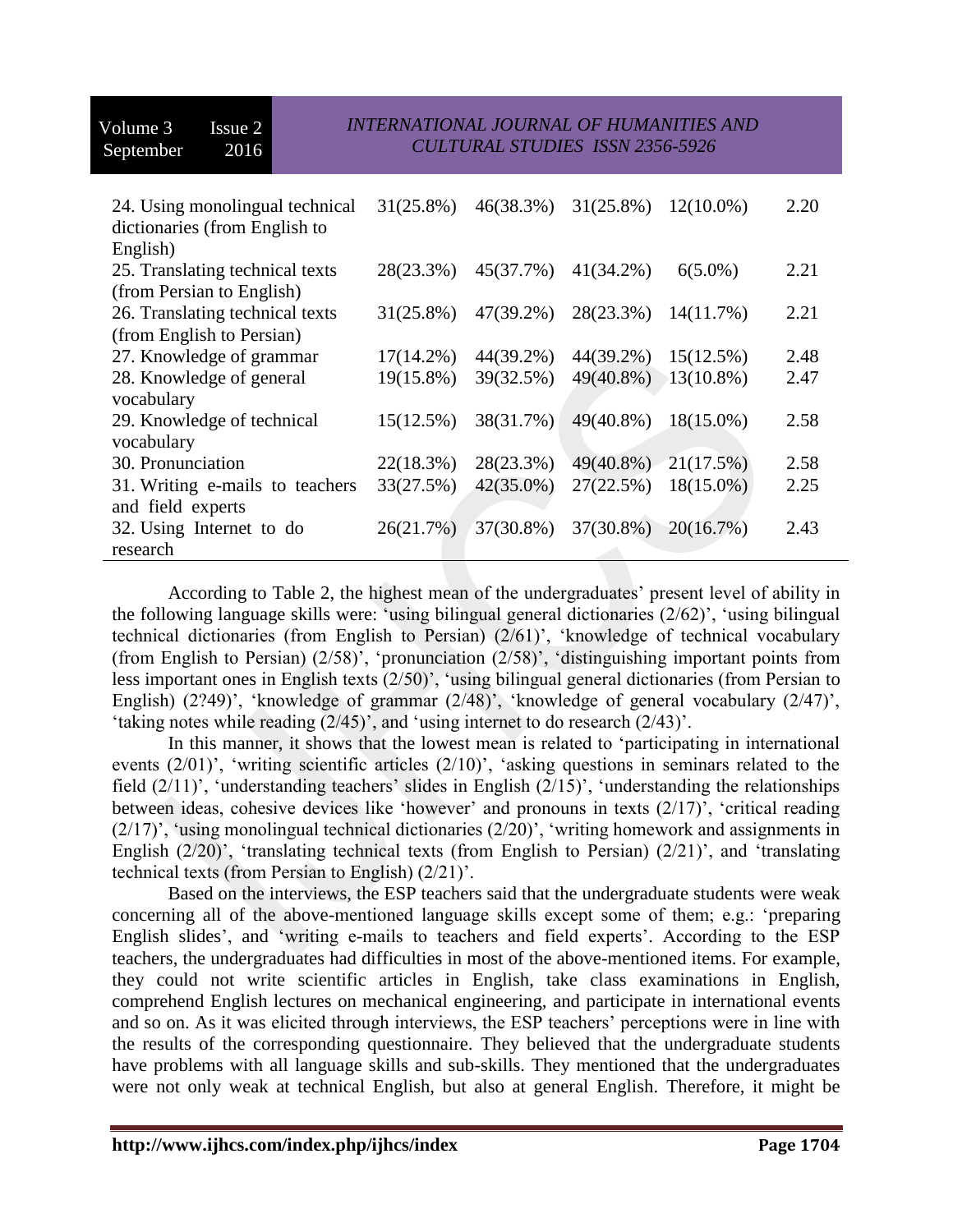Volume 3 Issue 2 September 2016

concluded that at the present situation, academic language abilities of the undergraduates were not at a satisfactory level.

## **4. Discussion**

The results of this study indicated that the four language skills (reading, writing, listening and speaking) were of great significance for the undergraduate students of mechanical engineering; and to satisfy the needs of the students, the integration of these skills is necessary. According to the obtained results of the questionnaire and interview, it appeared that most of the teachers and the students were not satisfied with the current ESP courses. They believed that these courses could not satisfy their specific needs; in other words, there was a gap between the current ESP courses and target situation needs of the students. This, in fact, denoted that ESP curricula have not yet been successfully developed in satisfying the students' needs. It can be implied that this problem is originated from inaccurate needs analysis. As Yarmohammadi (2005, p. 4) believes "language teaching in Iran does not follow any specific purposes, that is, it can be characterized as language for no specific purpose"; the importance of acknowledging the students' needs in designing ESP courses is highlighted.

Moreover, it was also revealed that sometimes there was a discrepancy between the undergraduates' needs and what the ESP teachers think as important for the academic success of students. For instance, 'writing scientific articles' was one of the most important skills by the ESP teachers while it was not so important from the students' standpoint. With regard to the point, "it seems that students declared their preferences according to both the academic role of English in their field and their desires and personal needs. However, ESP teachers seem to set priorities based on the target needs of students" (Atai & Shoja, 2011).

## **5. Conclusion**

This study was conducted to realize the ESP needs of the undergraduate students in mechanical engineering and to learn whether the present ESP courses match their needs. According to the findings, it can be concluded that the stakeholders and course designers not only have not considered the students' level of language skills and abilities, but also they have presupposed an ideal proficiency level for them. Moreover, the curriculum developers and syllabus designers in Iran have not analyzed the students' needs in ESP courses. Therefore, the students do not feel satisfied with the current ESP programs.

The findings of this study may provide a database for academic English language needs of mechanical engineering undergraduates. The discrepancies between the present status of the ESAP program and the needs of undergraduate students of mechanical engineering accentuate renewing the courses. The Iranian ESP policy makers and curriculum developers should reconsider the necessity and significance of undergraduates' ESP needs in developing the materials of ESP books. Further, considering the highly specific nature of the kind of language required for students' future successful performance, we suggest ESP teacher training courses in order to enable the teachers to gear their instructional activities to the demands of the students' present abilities and L2 needs.

The study, however, suffers from some limitations, as in other studied. The main limitation of the present study was that it was conducted only in one specific Islamic Azad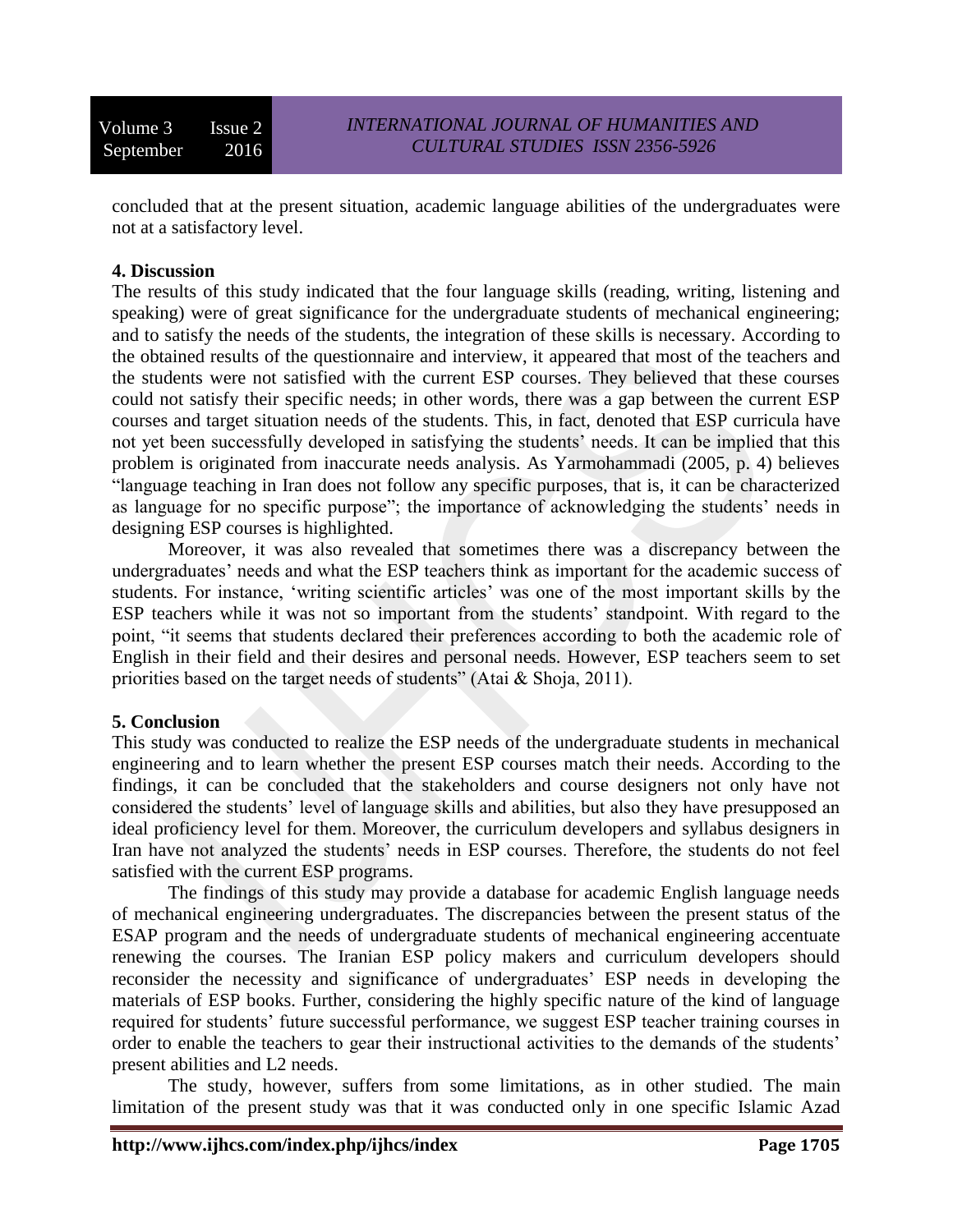# *INTERNATIONAL JOURNAL OF HUMANITIES AND CULTURAL STUDIES ISSN 2356-5926*

University in Iran, and if it was conducted in several Iranian universities, it could provide a better understanding of the undergraduate mechanical engineering students' language needs. The other limitation was that only two instruments (i.e., questionnaire and interview) were used in this study. Some other research instruments such as observation and analysis of the authentic texts could be incorporated into the study for further studies.